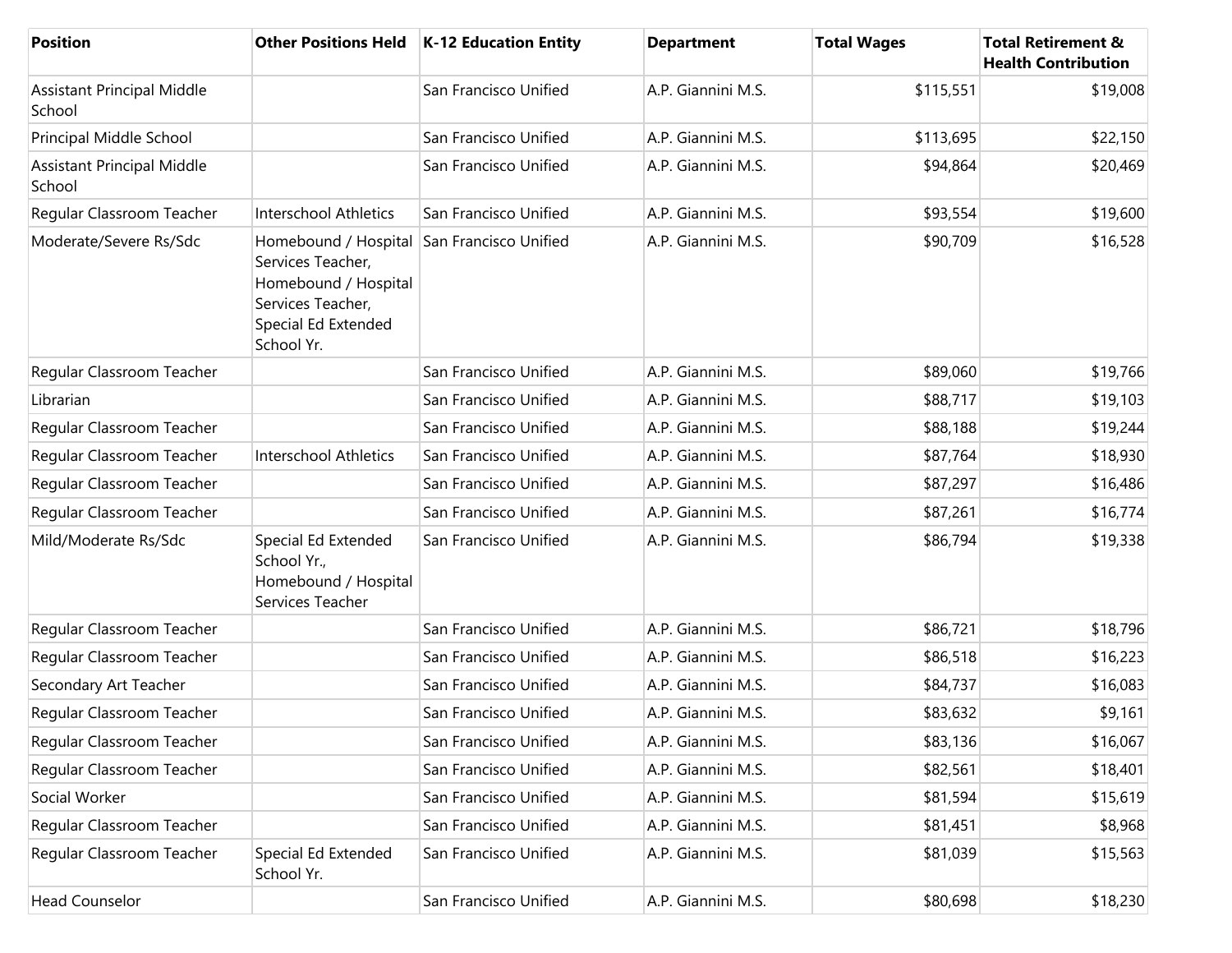| Mild/Mod Rs/Sdc (No Autism) |                                                               | San Francisco Unified | A.P. Giannini M.S. | \$72,475 | \$14,739 |
|-----------------------------|---------------------------------------------------------------|-----------------------|--------------------|----------|----------|
| Regular Classroom Teacher   |                                                               | San Francisco Unified | A.P. Giannini M.S. | \$72,388 | \$18,020 |
| Regular Classroom Teacher   |                                                               | San Francisco Unified | A.P. Giannini M.S. | \$71,959 | \$17,557 |
| Regular Classroom Teacher   |                                                               | San Francisco Unified | A.P. Giannini M.S. | \$71,674 | \$17,369 |
| Secondary Music Teacher     |                                                               | San Francisco Unified | A.P. Giannini M.S. | \$70,871 | \$17,856 |
| Regular Classroom Teacher   |                                                               | San Francisco Unified | A.P. Giannini M.S. | \$69,523 | \$14,451 |
| Regular Classroom Teacher   | <b>Interschool Athletics</b>                                  | San Francisco Unified | A.P. Giannini M.S. | \$65,167 | \$14,084 |
| Regular Classroom Teacher   |                                                               | San Francisco Unified | A.P. Giannini M.S. | \$64,715 | \$14,026 |
| Regular Classroom Teacher   | <b>Summer Session</b><br>Teacher                              | San Francisco Unified | A.P. Giannini M.S. | \$64,624 | \$13,943 |
| Teacher Sab Leave           | <b>Interschool Athletics</b>                                  | San Francisco Unified | A.P. Giannini M.S. | \$63,892 | \$7,114  |
| Regular Classroom Teacher   | Interschool Athletics                                         | San Francisco Unified | A.P. Giannini M.S. | \$63,207 | \$14,037 |
| Regular Classroom Teacher   |                                                               | San Francisco Unified | A.P. Giannini M.S. | \$62,949 | \$13,830 |
| Regular Classroom Teacher   | <b>Interschool Athletics</b>                                  | San Francisco Unified | A.P. Giannini M.S. | \$62,658 | \$7,163  |
| Custodian                   |                                                               | San Francisco Unified | A.P. Giannini M.S. | \$62,346 | \$29,299 |
| Moderate/Severe Rs/Sdc      | Sped Ia Sh - All Impair,<br>Special Ed Extended<br>School Yr. | San Francisco Unified | A.P. Giannini M.S. | \$62,043 | \$13,270 |
| Regular Classroom Teacher   |                                                               | San Francisco Unified | A.P. Giannini M.S. | \$60,880 | \$13,625 |
| Regular Classroom Teacher   |                                                               | San Francisco Unified | A.P. Giannini M.S. | \$60,358 | \$16,417 |
| Custodian                   |                                                               | San Francisco Unified | A.P. Giannini M.S. | \$60,324 | \$21,214 |
| Counselor                   |                                                               | San Francisco Unified | A.P. Giannini M.S. | \$59,367 | \$13,482 |
| Mild/Moderate Rs/Sdc        |                                                               | San Francisco Unified | A.P. Giannini M.S. | \$58,758 | \$13,407 |
| Regular Classroom Teacher   |                                                               | San Francisco Unified | A.P. Giannini M.S. | \$58,695 | \$13,413 |
| Regular Classroom Teacher   |                                                               | San Francisco Unified | A.P. Giannini M.S. | \$58,374 | \$13,550 |
| Regular Classroom Teacher   |                                                               | San Francisco Unified | A.P. Giannini M.S. | \$58,034 | \$13,370 |
| Regular Classroom Teacher   |                                                               | San Francisco Unified | A.P. Giannini M.S. | \$57,988 | \$13,352 |
| Regular Classroom Teacher   |                                                               | San Francisco Unified | A.P. Giannini M.S. | \$57,257 | \$13,302 |
| Regular Classroom Teacher   |                                                               | San Francisco Unified | A.P. Giannini M.S. | \$57,033 | \$13,260 |
| Regular Classroom Teacher   |                                                               | San Francisco Unified | A.P. Giannini M.S. | \$56,219 | \$13,335 |
| Regular Classroom Teacher   |                                                               | San Francisco Unified | A.P. Giannini M.S. | \$55,297 | \$13,080 |
| Mild/Moderate Rs/Sdc        |                                                               | San Francisco Unified | A.P. Giannini M.S. | \$55,019 | \$11,957 |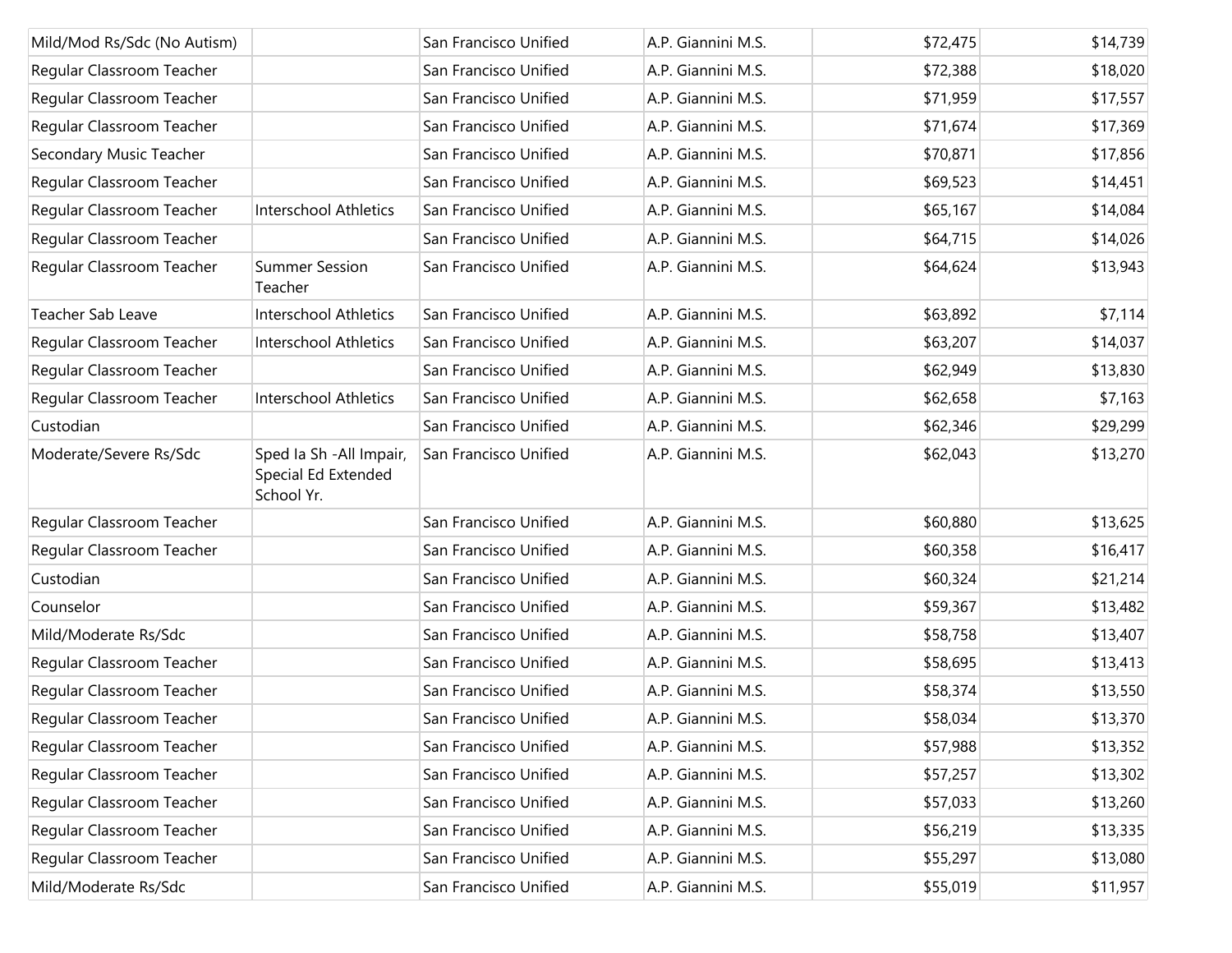| Regular Classroom Teacher                           |                                                                                 | San Francisco Unified | A.P. Giannini M.S. | \$54,988 | \$13,056 |
|-----------------------------------------------------|---------------------------------------------------------------------------------|-----------------------|--------------------|----------|----------|
| Moderate/Severe Rs/Sdc                              |                                                                                 | San Francisco Unified | A.P. Giannini M.S. | \$54,806 | \$5,285  |
| Moderate/Severe Rs/Sdc                              | Special Ed Extended<br>School Yr.                                               | San Francisco Unified | A.P. Giannini M.S. | \$54,731 | \$15,753 |
| Regular Classroom Teacher                           |                                                                                 | San Francisco Unified | A.P. Giannini M.S. | \$54,498 | \$12,998 |
| Regular Classroom Teacher                           |                                                                                 | San Francisco Unified | A.P. Giannini M.S. | \$53,653 | \$5,190  |
| Regular Classroom Teacher                           | Day-To-Day Sub                                                                  | San Francisco Unified | A.P. Giannini M.S. | \$53,235 | \$8,475  |
| Nurse                                               | Nurse                                                                           | San Francisco Unified | A.P. Giannini M.S. | \$53,101 | \$12,238 |
| Custodian                                           |                                                                                 | San Francisco Unified | A.P. Giannini M.S. | \$52,853 | \$30,156 |
| Regular Classroom Teacher                           |                                                                                 | San Francisco Unified | A.P. Giannini M.S. | \$52,692 | \$11,519 |
| Regular Classroom Teacher                           | Interschool Athletics                                                           | San Francisco Unified | A.P. Giannini M.S. | \$52,462 | \$10,669 |
| Senior Clerk Typist                                 |                                                                                 | San Francisco Unified | A.P. Giannini M.S. | \$52,194 | \$26,457 |
| Custodian                                           | Custodian                                                                       | San Francisco Unified | A.P. Giannini M.S. | \$52,132 | \$25,483 |
| Moderate/Severe Rs/Sdc                              | Sped Ia Sh - All Impair                                                         | San Francisco Unified | A.P. Giannini M.S. | \$46,520 | \$12,197 |
| Senior Clerk Typist                                 |                                                                                 | San Francisco Unified | A.P. Giannini M.S. | \$45,075 | \$18,133 |
| Senior Clerk Typist                                 |                                                                                 | San Francisco Unified | A.P. Giannini M.S. | \$44,668 | \$26,958 |
| Regular Classroom Teacher                           |                                                                                 | San Francisco Unified | A.P. Giannini M.S. | \$44,527 | \$4,412  |
| Sped Ia Sh - All Impair                             | Sped Ia Sh - All Impair,<br>Sped Ia Sh - All Impair,<br>Sped Ia Sh - All Impair | San Francisco Unified | A.P. Giannini M.S. | \$42,907 | \$7,835  |
| Sped Ia Sh - All Impair                             | Sped Ia Sh - All Impair,<br>Sped Ia Sh - All Impair,<br>Sped Ia Sh - All Impair | San Francisco Unified | A.P. Giannini M.S. | \$41,301 | \$10,684 |
| Moderate/Severe Rs/Sdc                              | Day-To-Day Sub                                                                  | San Francisco Unified | A.P. Giannini M.S. | \$39,289 | \$7,092  |
| Regular Classroom Teacher                           |                                                                                 | San Francisco Unified | A.P. Giannini M.S. | \$38,085 | \$7,809  |
| Security-Campus                                     | <b>Interschool Athletics</b>                                                    | San Francisco Unified | A.P. Giannini M.S. | \$37,566 | \$0      |
| Sped Ia Sh - All Impair                             | Sped Ia Sh - All Impair,<br>Sped Ia Sh - All Impair,<br>Sped Ia Sh - All Impair | San Francisco Unified | A.P. Giannini M.S. | \$35,776 | \$10,586 |
| Counselor                                           |                                                                                 | San Francisco Unified | A.P. Giannini M.S. | \$35,736 | \$7,687  |
| Security-Campus                                     |                                                                                 | San Francisco Unified | A.P. Giannini M.S. | \$35,458 | \$7,692  |
| Security-Campus                                     |                                                                                 | San Francisco Unified | A.P. Giannini M.S. | \$35,458 | \$7,740  |
| Sp/Ed. la Non-Sev H: All Impmt Sp/Ed. la Non-Sev H: | All Impmt                                                                       | San Francisco Unified | A.P. Giannini M.S. | \$33,996 | \$7,953  |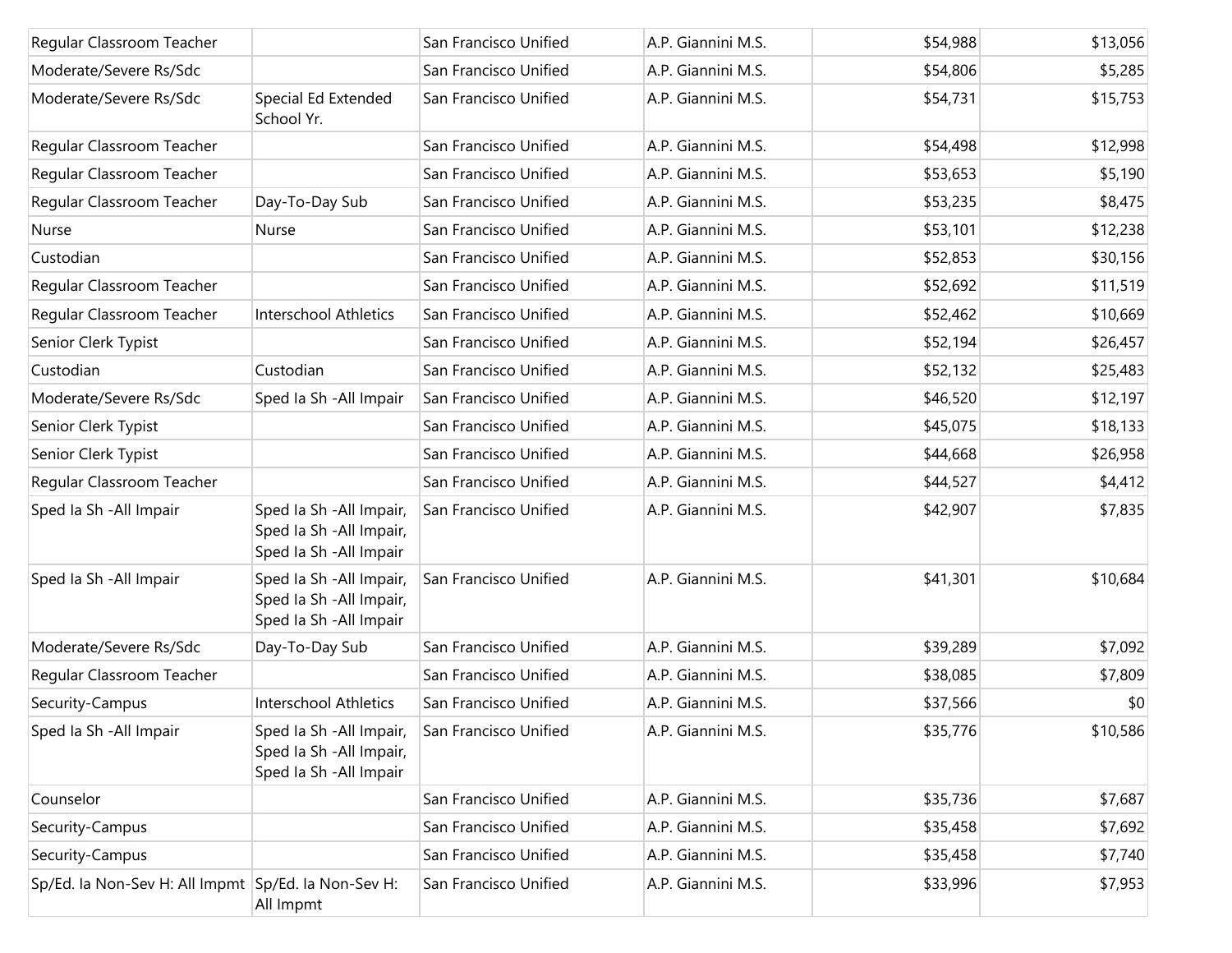| Sped Ia Sh - All Impair        | Sped Ia Sh - All Impair                                                         | San Francisco Unified | A.P. Giannini M.S. | \$32,892 | \$16,059 |
|--------------------------------|---------------------------------------------------------------------------------|-----------------------|--------------------|----------|----------|
| Mild/Mod Rs/Sdc (No Autism)    |                                                                                 | San Francisco Unified | A.P. Giannini M.S. | \$32,488 | \$8,639  |
| Regular Classroom Teacher      |                                                                                 | San Francisco Unified | A.P. Giannini M.S. | \$32,187 | \$7,383  |
| Sped Ia Sh - All Impair        | Sped Ia Sh - All Impair                                                         | San Francisco Unified | A.P. Giannini M.S. | \$32,047 | \$7,787  |
| Regular Classroom Teacher      |                                                                                 | San Francisco Unified | A.P. Giannini M.S. | \$31,295 | \$2,779  |
| Sped Ia Sh - All Impair        | Sped la Sh - All Impair,<br>Custodian                                           | San Francisco Unified | A.P. Giannini M.S. | \$30,929 | \$1,235  |
| Sped Ia Sh - All Impair        | Sped Ia Sh - All Impair                                                         | San Francisco Unified | A.P. Giannini M.S. | \$30,563 | \$7,788  |
| Sped Ia Sh - All Impair        |                                                                                 | San Francisco Unified | A.P. Giannini M.S. | \$29,301 | \$10,377 |
| Specialized Phys Health Care-D | Sped la Sh - All Impair                                                         | San Francisco Unified | A.P. Giannini M.S. | \$29,006 | \$8,619  |
| Sped Ia Sh - All Impair        | Sped Ia Sh - All Impair,<br>Sped Ia Sh - All Impair,<br>Sped Ia Sh - All Impair | San Francisco Unified | A.P. Giannini M.S. | \$28,279 | \$7,645  |
| Counselor                      |                                                                                 | San Francisco Unified | A.P. Giannini M.S. | \$27,591 | \$7,663  |
| Sp/Ed. la Non-Sev H: All Impmt |                                                                                 | San Francisco Unified | A.P. Giannini M.S. | \$27,122 | \$0      |
| Sped Ia Sh - All Impair        | Sped la Sh - All Impair                                                         | San Francisco Unified | A.P. Giannini M.S. | \$26,336 | \$7,645  |
| Mild/Mod Rs/Sdc (No Autism)    | Special Ed Extended<br>School Yr.                                               | San Francisco Unified | A.P. Giannini M.S. | \$26,334 | \$4,940  |
| Sped Ia Sh - All Impair        | Sped la Sh - All Impair                                                         | San Francisco Unified | A.P. Giannini M.S. | \$25,968 | \$7,811  |
| Sped Ia Sh - All Impair        | Sped Ia Sh - All Impair,<br>Sped Ia Sh - All Impair,<br>Sped Ia Sh - All Impair | San Francisco Unified | A.P. Giannini M.S. | \$25,304 | \$7,170  |
| Sped Ia Sh - All Impair        | Sped la Sh - All Impair                                                         | San Francisco Unified | A.P. Giannini M.S. | \$24,819 | \$7,645  |
| Sped la Sh - All Impair        | Sped Ia Sh - All Impair                                                         | San Francisco Unified | A.P. Giannini M.S. | \$24,730 | \$7,645  |
| Sped la Sh - All Impair        |                                                                                 | San Francisco Unified | A.P. Giannini M.S. | \$24,221 | \$7,692  |
| Sped la Sh - All Impair        |                                                                                 | San Francisco Unified | A.P. Giannini M.S. | \$22,911 | \$7,645  |
| Counselor                      |                                                                                 | San Francisco Unified | A.P. Giannini M.S. | \$22,761 | \$5,022  |
| Regular Classroom Teacher      |                                                                                 | San Francisco Unified | A.P. Giannini M.S. | \$22,395 | \$4,972  |
| Sped Ia Sh - All Impair        | Sped Ia Sh - All Impair                                                         | San Francisco Unified | A.P. Giannini M.S. | \$22,367 | \$0      |
| Regular Classroom Teacher      |                                                                                 | San Francisco Unified | A.P. Giannini M.S. | \$22,284 | \$4,930  |
| Counselor                      |                                                                                 | San Francisco Unified | A.P. Giannini M.S. | \$21,900 | \$4,930  |
| Regular Classroom Teacher      | Day-To-Day Sub                                                                  | San Francisco Unified | A.P. Giannini M.S. | \$20,271 | \$2,124  |
| Sped Ia Sh - All Impair        | Sped Ia Sh - All Impair                                                         | San Francisco Unified | A.P. Giannini M.S. | \$19,826 | \$7,645  |